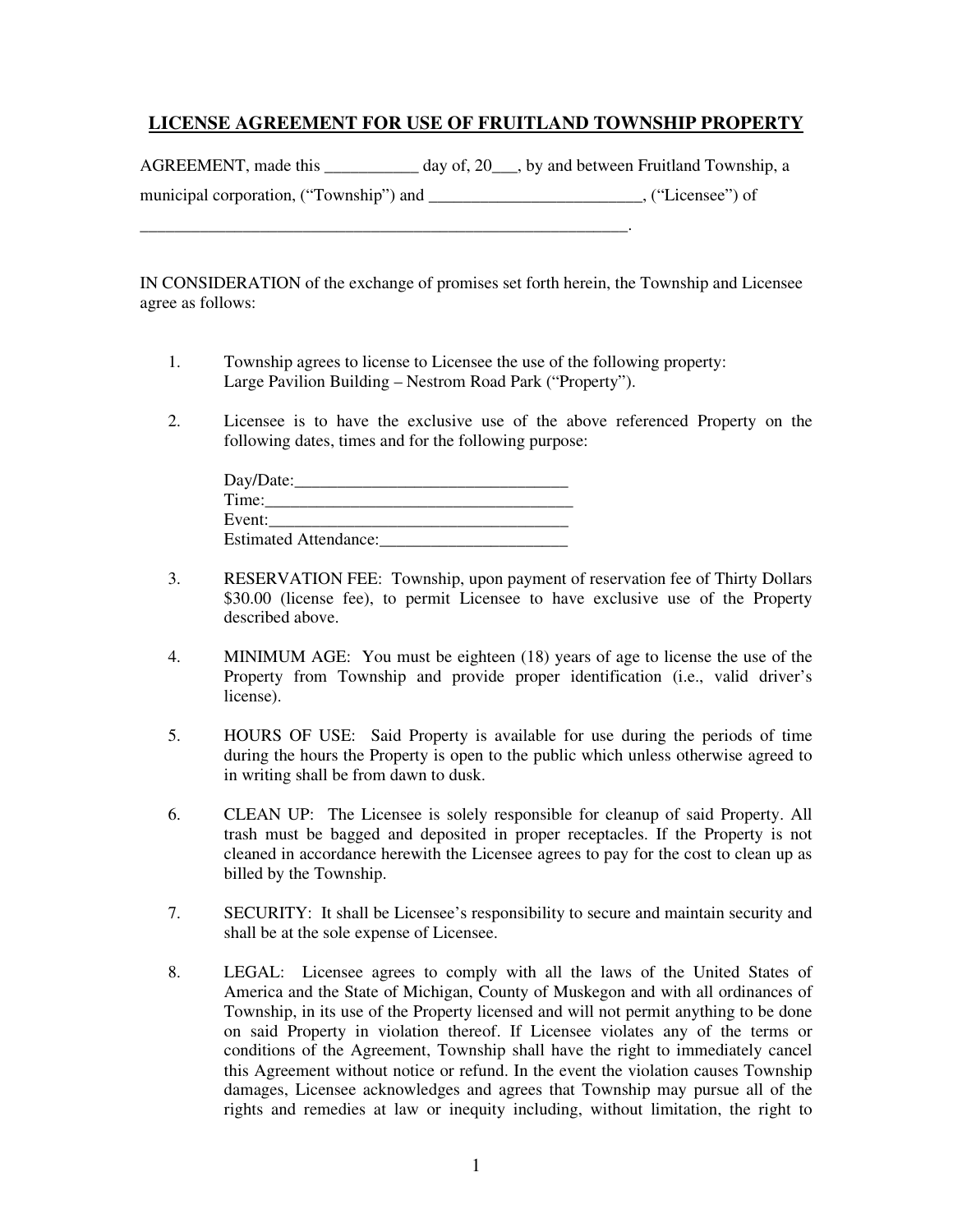recover court costs and attorney fees which Licensee agrees to pay if Township prevails in any aspect of any such action.

- 9. INDEMNIFICATION: Licensee agrees to indemnify and hold Township harmless from and against any and all claims, including any claimed litigation expense, court costs, or attorney fees arising out of Licensee's said use of Property and to indemnify and hold harmless from and against any judgment based on any such claims.
- 10. CANCELLATION: Should Licensee decide to cancel its reservation, the amount received is refundable upon written request to Township for their approval, no later than thirty (30) calendar days prior to the rental date after such time the amount received is nonrefundable. No rain check or refunds will be given due to bad weather or late cancellations. Approval of this Agreement, with or without notice, and refund all monies paid in the event said Property shall be in a state of disrepair caused by acts beyond Township's control such as some physical condition or act of God.
- 11. INSURANCE: Licensee hereby acknowledges that his/her function is a private event ("Event") and that notice has been received from Township that Township is not providing Licensee with any insurance coverage of any kind including host liquor liability coverage and obtain appropriate licensing if required.
	- a. **Event with Alcohol:** Licensee hereby acknowledges that notice has been given that Township is not providing Licensee for "Host Liquor Liability: coverage of any kind and that if Licensee furnishes alcoholic beverages at his/her Event, Township strongly recommends the Licensee to acquire host liquor liability coverage. \_\_\_\_\_, **INITIALED BY LICENSEE.** Licensee further acknowledges notice that Township to be considered a licensee when applying to the Michigan Liquor Control Commission ("MCLL") for any special liquor license that might be required for Licensee's Event. If the Licensee furnishes alcoholic beverages at the Event, and persons who attend the Event are charged an entry fee, or are required to purchase tickets in advance, or Licensee has a cash bar, then Licensee must provide evidence they have complied with the MLCC and present to Township a copy of the License in advance of the Event. It is understood and agreed the Licensee shall have sole responsibility for any and all liability relating to said liquor license and with regard to the furnishing of alcohol. Additionally, if Licensee obtains a license to furnish alcohol Licensee shall obtain and maintain, at his/her sole expense, during the duration of the Event general liability insurance with limits not less than Five Hundred Thousand Dollars (\$500,000.00) prior to the Event and provide Township with evidence of same. Licensee further agrees to comply with paragraph nine (9) above. **\_\_\_\_\_, INITIALED BY LICENSEE.**
	- b. **Event with No Alcohol:** Licensee by initialing below hereby acknowledges that no alcohol beverage will be furnished by Licensee at the Event and further acknowledges that Township has recommended to Licensee to obtain general liability insurance for the Event. Licensee hereby agrees to indemnify and hold Township harmless from and against any and all claims, including any claimed litigation expenses, court costs, or attorney fees arising out of Licensee's use of the described Property and to indemnify and hold said Township harmless from and against any judgment based upon any such claims. **\_\_\_\_\_, INITALED BY LICENSEE.**